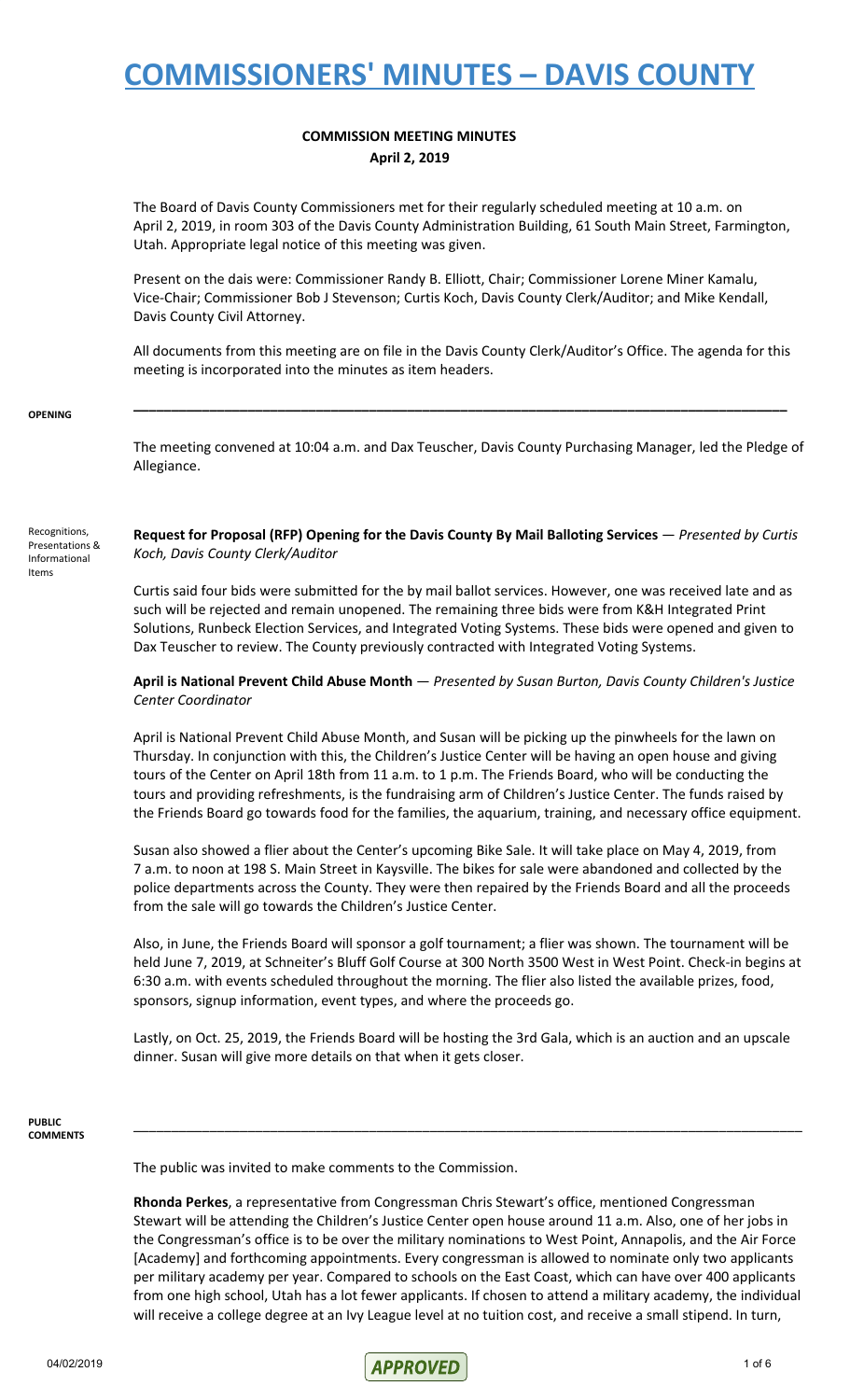upon graduation, the student is an officer of the applicable military branch and agrees to serve for a minimum of five years. This year, in Congressman Stewart's district, there were 15 applicants total for all three military academies and all received a nomination. Rhonda specifically mentioned Sam Nafis, from Bountiful High who has already been accepted to the Naval Academy, and Alma Redd, from Farmington who applied to West Point, as the two applicants from Davis County.

#### **BUSINESS/ ACTION**

Grant Application #2019-174 to the State of Utah, Office for Victims of Crime for the VOCA grant

Grant Application #2019-174 to the State of Utah, Office for Victims of Crime for the Victim of Crime Act **(VOCA) grant funding to support victim services and events** — *Presented by Susan Burton, Davis County Children's Justice Center Coordinator*

**\_\_\_\_\_\_\_\_\_\_\_\_\_\_\_\_\_\_\_\_\_\_\_\_\_\_\_\_\_\_\_\_\_\_\_\_\_\_\_\_\_\_\_\_\_\_\_\_\_\_\_\_\_\_\_\_\_\_\_\_\_\_\_\_\_\_\_\_\_\_\_\_\_\_\_\_\_\_\_\_\_\_\_\_\_\_\_\_**

The Victim of Crime Act (VOCA) grant provides funding for a portion of the victim's services coordinator's salary, training for allied people, and printing cost of educational materials. This grant is a two-year grant and the Children's Justice Center has to apply for it separately from the Attorney's Office. Also, this grant requires a local match amount. The contract period is 07/01/2019 to 06/30/2021. The receivable amount is \$61,668.02, with a local match of \$16,155.36.

> Motion to Approve: Com. Kamalu Seconded: Com. Stevenson All voted Aye

Grant Application #2019-175 with the State of Utah, Office for Victims of Crime for the VOCA grant

Grant Application #2019-175 with the State of Utah, Office for Victims of Crime for the Victim of Crime **Act (VOCA) grant application for victim services** — *Presented by Shauna Haacke, Davis County Attorney's Office*

The Attorney's Office uses the Victim of Crime Act (VOCA) grant funding for part of the victim's services advocates' salaries. They have one part-time and four full-time advocates; the grant covers training for all advocates and three of the full-time advocates' salaries. In Davis County, there are 1,111 crimes against victims cases, so this grant is a big help. This grant requires a local match. The contract period is 07/01/2019 to 06/30/2021. The receivable amount is \$123,984.65, with a local match of \$31,047.25.

> Motion to Approve: Com. Stevenson Seconded: Com. Kamalu All voted Aye

Agreement #2019-176 with Apple Tree and Apple Tree Village Assisted Living Center to sponsor Senior Day at 2019 Davis County Fair

**Agreement #2019-176 with Apple Tree and Apple Tree Village Assisted Living Center to sponsor Senior Day at 2019 Davis County Fair** — *Presented by Dave Hansen, Davis County Legacy Events Center Director, on behalf of Stephanie Medlin, Davis County Legacy Events Center Event Coordinator*

Apple Tree has sponsored the Davis County Fair for a few years now and is sponsoring it again. They provide activities for the seniors who attend, as well as a meal for 350 senior citizens on the Fair's Bingo day. The contract period is 08/12/2019 to 08/19/2019. The receivable amount is \$1,500.

Agreement #2019-177 with Gentri for a performance at the 2019 Davis County Fair

**Agreement #2019-177 with Gentri for a performance at the 2019 Davis County Fair** — *Presented by Dave Hansen, Davis County Legacy Events Center Director, on behalf of Stephanie Medlin, Davis County Legacy Events Center Event Coordinator*

Gentri will be performing at the Davis County Fair's concert this year. They are a well-known band in the area and have had many albums hit number one on various Billboard charts. They will hopefully be a popular attraction to the Fair. The contract period is 08/12/2019 to 08/15/2019. The payable amount is \$15,000 and up to \$2,500 in travel expenses.

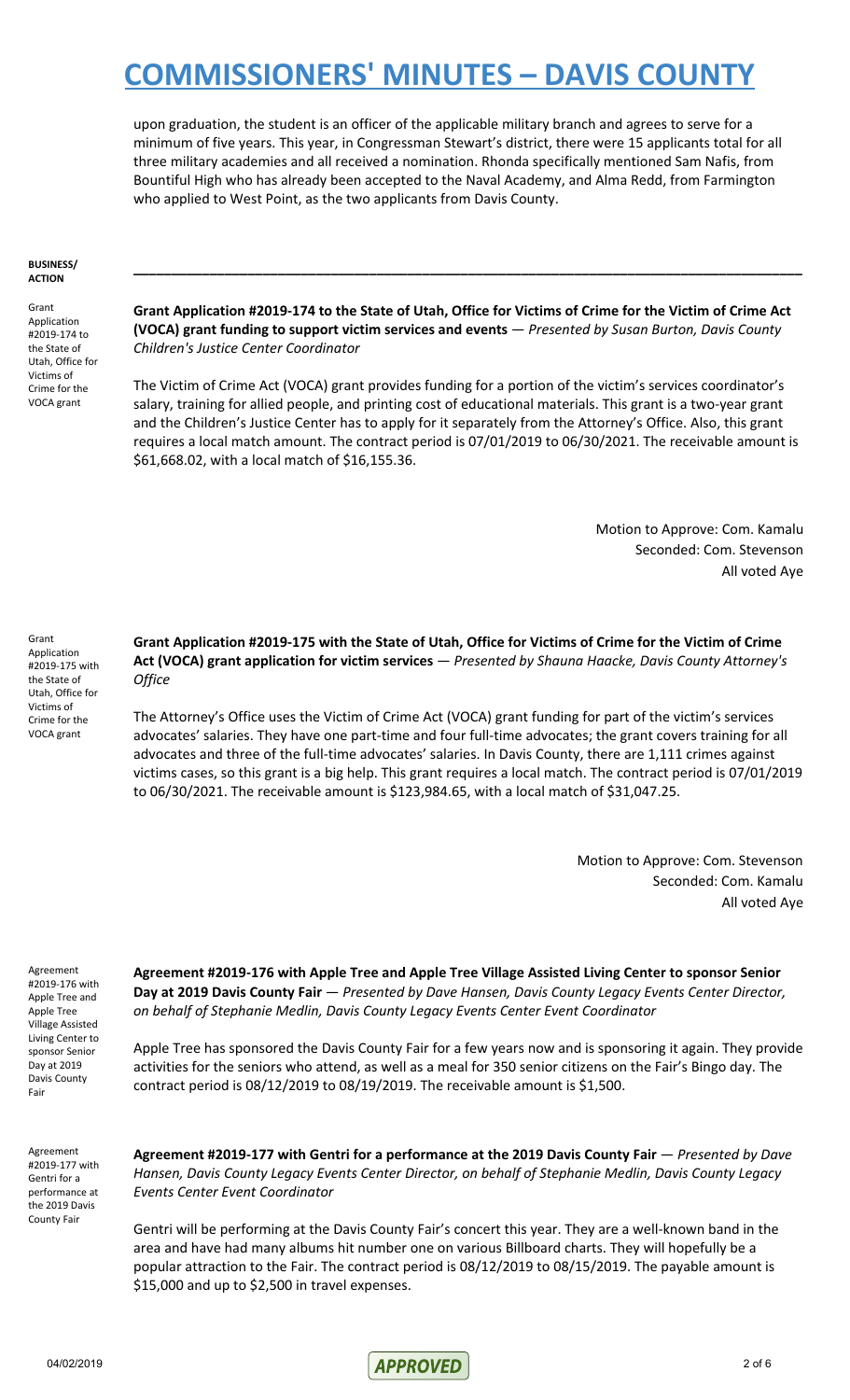Motion to Approve Agenda Items: Com. Kamalu Seconded: Com. Stevenson All voted Aye

Agreement #2019-178 with the Utah Winter Faire for rental space

**Agreement #2019-178 with the Utah Winter Faire for rental space for an event** — *Presented by Mike Moake, Davis County Legacy Events Center Marketing*

The Utah Winter Faire is an annual Renaissance fair held at the Legacy Events Center. About 1,500 people attend this event with most coming from outside Davis County. The contract period is 12/05/2019 to 12/09/2019. The receivable amount is \$5,890.

> Motion to Approve: Com. Kamalu Seconded: Com. Stevenson All voted Aye

Agreement #2019-179 with The Nature Conservancy - Utah to sponsor the Great Salt Lake Bird Festival

**Agreement #2019-179 with The Nature Conservancy - Utah to sponsor the Great Salt Lake Bird Festival** — *Presented by Neka Roundy, Davis County Community Development Specialist*

The Nature Conservancy will be a sponsor of this year's bird festival and will receive booth space. The contract period is 05/16/2019 to 05/20/2019. The receivable amount is \$1,000.

**Agreement #2019-180 with Rocky Mountain Power to sponsor the Great Salt Lake Bird Festival** —

*Presented by Neka Roundy, Davis County Community Development Specialist*

Agreement #2019-180 with Rocky Mountain Power to sponsor the Great Salt Lake Bird Festival

amount is \$3,000.

Rocky Mountain Power will be a sponsor of this year's bird festival. They will also receive a booth space as part of their sponsorship package. The contract period is 05/16/2019 to 05/19/2019. The receivable

Agreement #2019-181 with Majestic Grill to cater the Dutch oven dinner at Great Salt Lake Bird Festival

**Agreement #2019-181 with Majestic Grill to cater the Dutch oven dinner at Great Salt Lake Bird Festival** — *Presented by Neka Roundy, Davis County Community Development Specialist*

Majestic Grill is a great Dutch oven caterer who will be providing the dinner at the bird festival. The contract period is 05/18/2019 to 05/18/2019. The payable amount is up to \$2,242.50.

Agreement #2019-182 Agreement with Southern Utah Wilderness Alliance for booth space at Great Salt Lake Bird Festival

**Agreement #2019-182 Agreement with Southern Utah Wilderness Alliance for booth space at Great Salt Lake Bird Festival** — *Presented by Neka Roundy, Davis County Community Development Specialist*

Southern Utah Wilderness Alliance will have booth space at this year's bird festival. The contract period is 05/18/2019 to 05/18/2019. The receivable amount is \$50.

> Motion to Approve Agenda Items: Com. Stevenson Seconded: Com. Kamalu All voted Aye

Agreement #2019-183 with Weber State University for partial funding for a study on

**Agreement #2019-183 with Weber State University for partial funding for a study on local effects of government shutdowns** — *Presented by Shawn Beus, Davis County Economic Development Manager*

Weber State University has recently launched a study on the impact of government shutdowns. It is an

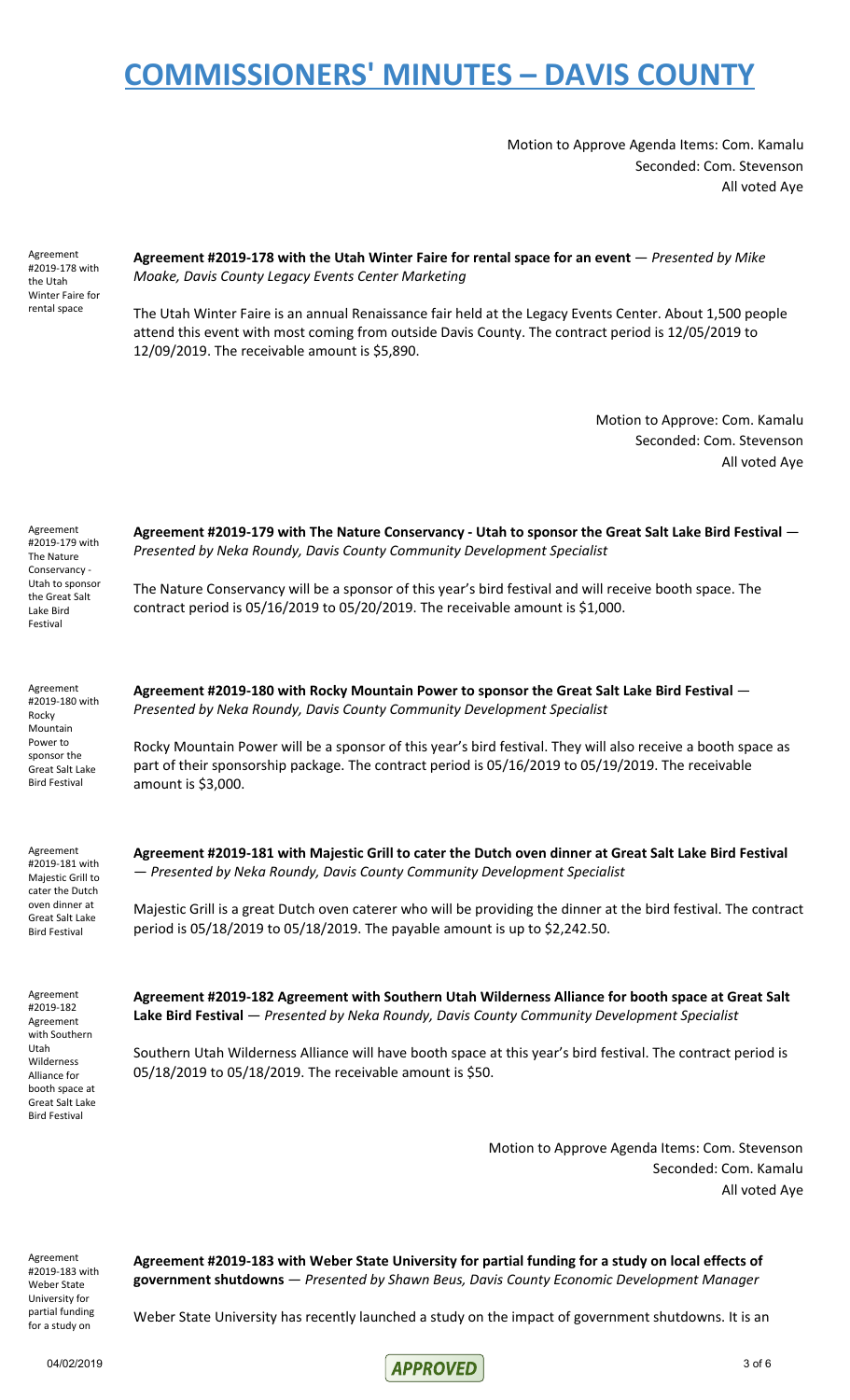local effects of government shutdowns

economic concern for this region, and the study will identify problems caused by the shutdowns in order to create solutions. This agreement is for Davis County to participate in the study along with Ogden and Weber counties. The last shutdown did not significantly impact Davis County since it primarily affected the Internal Revenue Service (IRS) employees. However, there is still value in the County finding out who and what businesses were impacted. The Commissioners also mentioned the Layton Food Bank is a place to look into as part of this study. The contract period is 02/01/2019 to 05/30/2020. The payable amount is \$1,000.

> Motion to Approve: Com. Stevenson Seconded: Com. Kamalu All voted Aye

Agreement #2019-184 with Davis County Health Department, Senior Services for CDBG funding for roof replacement at the Golden Years Senior Center

**Agreement #2019-184 with Davis County Health Department, Senior Services for Community Development Block Grant (CDBG) funding for roof replacement at the Golden Years Senior Center** — *Presented by Stephen Lyon, Davis County Grants Administrator*

This agreement is to replace the Golden Years Senior Center's roof and for other facility improvements. The environmental review has already taken place which means the Housing and Urban Development (HUD) funds can be released. The grant does require a local match. The contract period is 04/01/2019 to 07/31/2019. The contract amount is \$130,500, with a local match of \$14,500.

> Motion to Approve: Com. Stevenson Seconded: Com. Kamalu All voted Aye

Memo of Understanding #2019-185 with FamilySearch International for genealogy program located at the Davis Correctional Facility

**Memo of Understanding #2019-185 with FamilySearch International for genealogy program, research and index names for Family History Center located at the Davis Correctional Facility** - *Presented by Chief Deputy Susan Poulsen, Davis County Sheriff's Office*

This FamilySearch program at the County's Correctional facility is used as a rehabilitation tool to help offenders become law-abiding citizens. Specifically, it allows participants to research and index records to make historical records available for genealogical research. FamilySearch provides the equipment, data access, training, consulting services, and other necessary resources for the program. The jail has been participating in this for awhile and the inmates have done a lot of work already. The contract period begins the day the last party signs the contract and automatically renews annually for up to five years. The contract amount is neither payable nor receivable.

> Motion to Approve: Com. Kamalu Seconded: Com. Stevenson All voted Aye

Agreement 2015-327-V with Division of Substance Abuse and Mental Health for a decrease in JRI SFY2019 funding

**Agreement #2015-327-V with the Department of Human Services, the Division of Substance Abuse and Mental Health, for a decrease in State fiscal year (SFY) 2019 funding for Justice Reinvestment Initiative (JRI)** — *Presented by Commissioner Lorene Miner Kamalu*

This amendment is to decrease the funding for the Justice Reinvestment Initiative (JRI). It is unclear why there is a decrease in funding. The contract period is 07/01/2018 to 06/30/2019. The receivable pass-through amount is a decrease of \$237,376.

> Motion to Approve: Com. Kamalu Seconded: Com. Stevenson All voted Aye

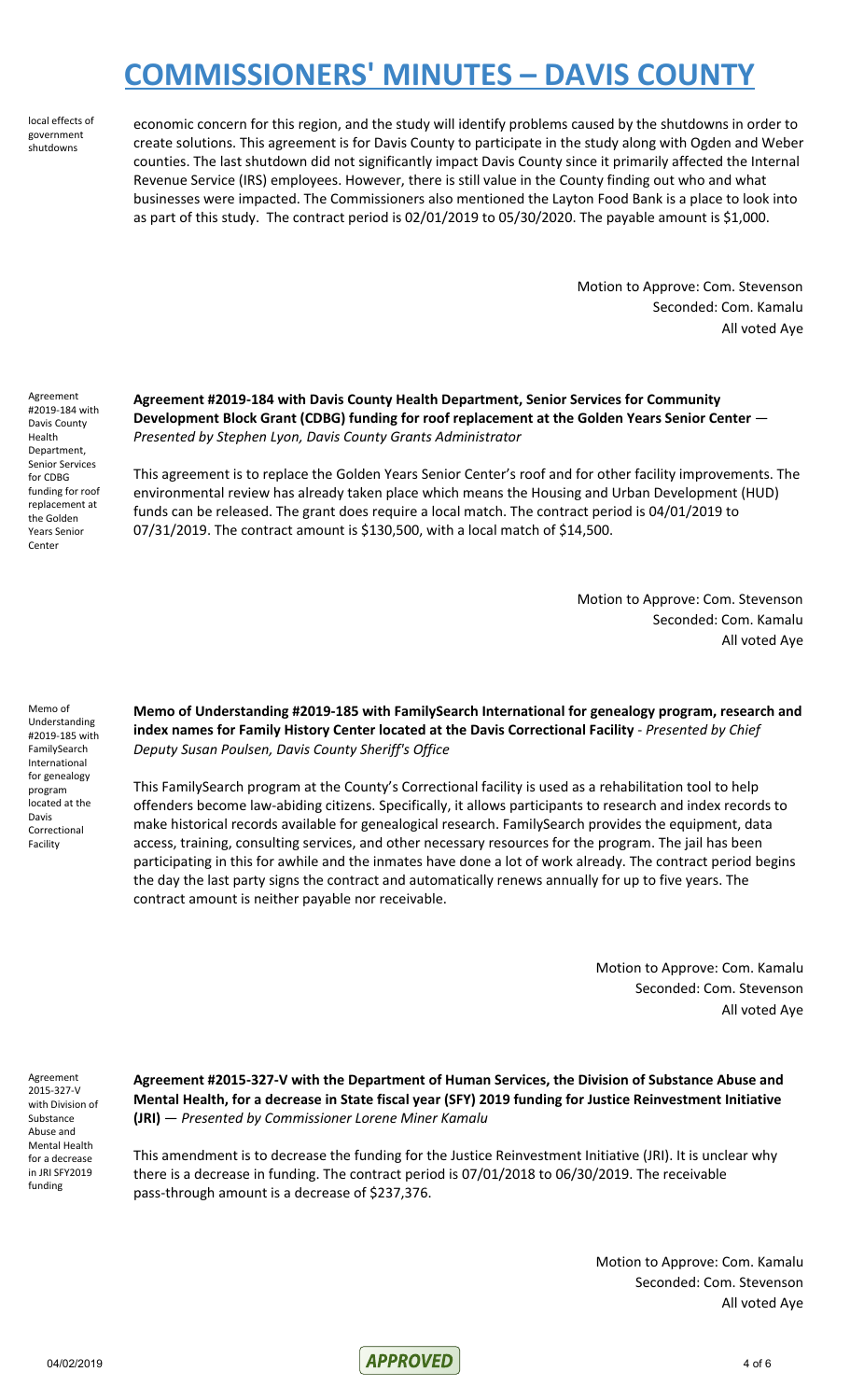|                                        | Commissioner Kamalu moved to recess to Board of Equalization. Commissioner Stevenson seconded the motion. All voted Aye.                                                                                                                                                                                                                                                                                                                                                                                                                                                                                                                                                                                                                                                                                                                                                                                                                                        |
|----------------------------------------|-----------------------------------------------------------------------------------------------------------------------------------------------------------------------------------------------------------------------------------------------------------------------------------------------------------------------------------------------------------------------------------------------------------------------------------------------------------------------------------------------------------------------------------------------------------------------------------------------------------------------------------------------------------------------------------------------------------------------------------------------------------------------------------------------------------------------------------------------------------------------------------------------------------------------------------------------------------------|
| <b>BOARD OF</b><br><b>EQUALIZATION</b> |                                                                                                                                                                                                                                                                                                                                                                                                                                                                                                                                                                                                                                                                                                                                                                                                                                                                                                                                                                 |
| Property Tax<br>Register               | Property Tax Register matters were presented by Curtis Koch, Davis County Clerk/Auditor as follows:                                                                                                                                                                                                                                                                                                                                                                                                                                                                                                                                                                                                                                                                                                                                                                                                                                                             |
|                                        | Under Auditor adjustments are a tax-exempt applications letter with various groups listed for consideration<br>and approval, late tax-exempt applications for various groups with either approval or deny exempt status<br>for 2019, and a letter with the American Legion Post 87 revoking their exempt status for 2019. Under<br>Auditor corrections are two veteran tax exemption abatements.                                                                                                                                                                                                                                                                                                                                                                                                                                                                                                                                                                |
|                                        | Motion to Approve: Com. Stevenson<br>Seconded: Com. Kamalu<br>All voted Aye                                                                                                                                                                                                                                                                                                                                                                                                                                                                                                                                                                                                                                                                                                                                                                                                                                                                                     |
|                                        | Commissioner Kamalu moved to reconvene Commission Meeting. Commissioner Stevenson seconded the motion. All voted Aye.                                                                                                                                                                                                                                                                                                                                                                                                                                                                                                                                                                                                                                                                                                                                                                                                                                           |
| <b>CONSENT</b><br><b>ITEMS</b>         |                                                                                                                                                                                                                                                                                                                                                                                                                                                                                                                                                                                                                                                                                                                                                                                                                                                                                                                                                                 |
| <b>Check Registers</b>                 | <b>Check Registers</b>                                                                                                                                                                                                                                                                                                                                                                                                                                                                                                                                                                                                                                                                                                                                                                                                                                                                                                                                          |
|                                        | Check Registers were approved.                                                                                                                                                                                                                                                                                                                                                                                                                                                                                                                                                                                                                                                                                                                                                                                                                                                                                                                                  |
|                                        | Motion to Approve: Com. Kamalu<br>Seconded: Com. Stevenson<br>All voted Aye                                                                                                                                                                                                                                                                                                                                                                                                                                                                                                                                                                                                                                                                                                                                                                                                                                                                                     |
| <b>COMMISSION</b><br><b>COMMENTS</b>   |                                                                                                                                                                                                                                                                                                                                                                                                                                                                                                                                                                                                                                                                                                                                                                                                                                                                                                                                                                 |
|                                        | <b>Commissioner Kamalu</b> took a tour of the Red Barn in Farmington, which is a diversion sentencing location<br>that works to reform qualifying individuals who get to work hard under close supervision. The<br>Commissioners and the Sheriff were invited to attend. Also this past week, she and a staff member from<br>Davis Behavioral Health attended a national conference for mental health and substance abuse. She felt it<br>was an amazing three-day conference. While there, she realized Davis Behavioral Health is truly a stand-out<br>organization who is on the cutting edge of methods and programs on a national scale, such as the receiving<br>center concept for [law enforcement and behavioral health to assist first-time offenders]. Lastly,<br>Commissioner Kamalu listened to a presentation by a nurse from Maine who has done a lot of public policy<br>work regarding medical cannabis and learned many great things from it. |
|                                        | Commissioner Elliott invited other comments from the dais.                                                                                                                                                                                                                                                                                                                                                                                                                                                                                                                                                                                                                                                                                                                                                                                                                                                                                                      |
| County<br>Attorney                     | Mike Kendall wanted to echo Commissioner Kamalu's comments about the Red Barn. He has presented<br>there in an official capacity and has participated in service projects there. He has been impressed with the<br>work ethic and manners of the individuals there. It is a regimented two-year program that teaches life skills.                                                                                                                                                                                                                                                                                                                                                                                                                                                                                                                                                                                                                               |
|                                        | Commissioner Elliott added that the Red Barn will be opening a restaurant within the next year where the<br>program graduates can work.                                                                                                                                                                                                                                                                                                                                                                                                                                                                                                                                                                                                                                                                                                                                                                                                                         |
| <b>MEETING</b><br><b>ADJOURNED</b>     | Commission meeting was adjourned at 10:44 a.m.                                                                                                                                                                                                                                                                                                                                                                                                                                                                                                                                                                                                                                                                                                                                                                                                                                                                                                                  |

04/02/2019 5 of 6